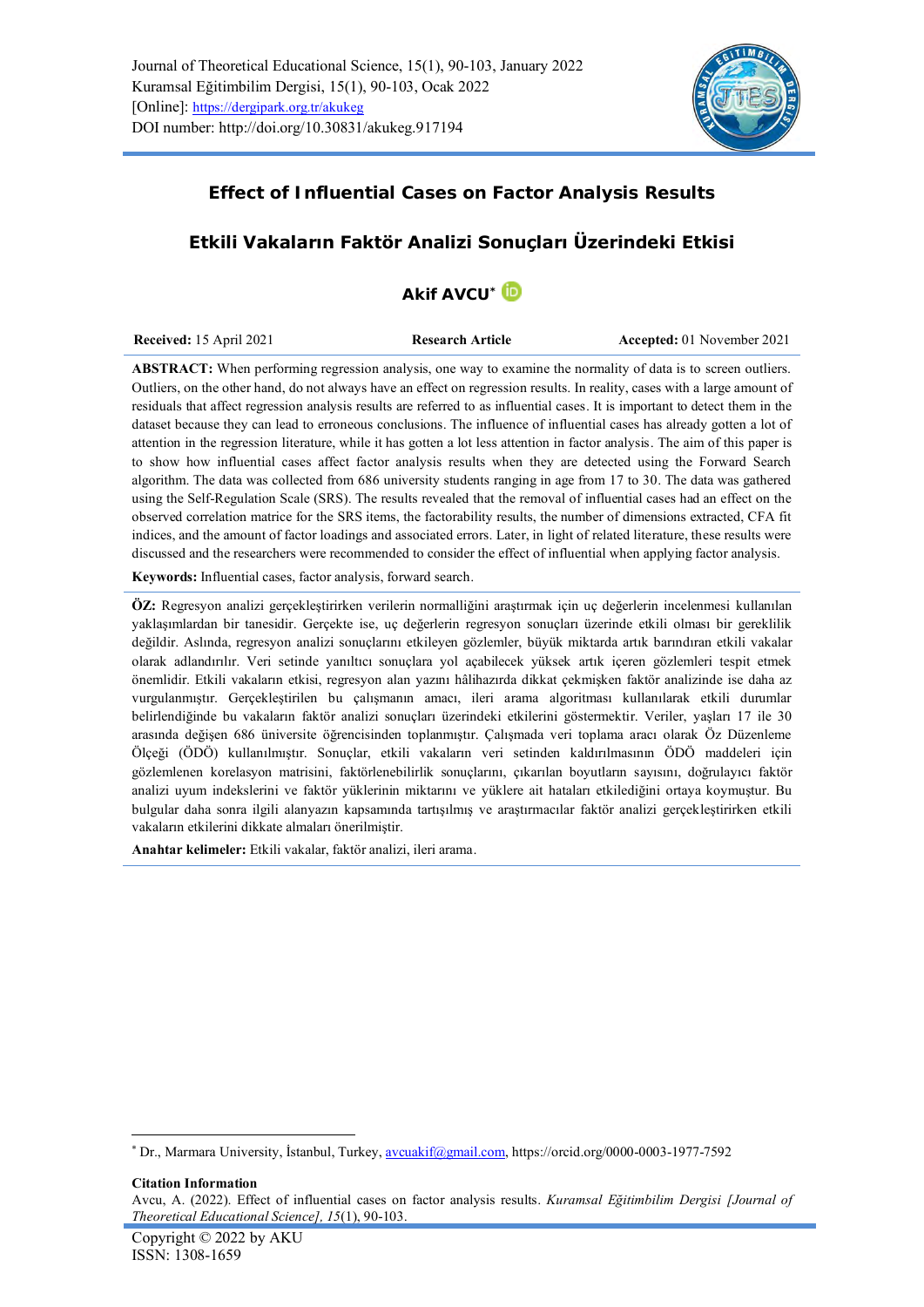91

The existence of outliers is a frequently encountered problem in studies involving data collection. Although various definitions have been proposed so far, outliers can simply be defined as a data point that is far outside the norm of observations of a universe and as a value with extreme relationships (Rasmussen, 1988). They are the observations that seem inconsistent with the rest of the data (Barnett & Lewis, 1994). Researchers must carefully consider the issue of outliers since any statistical test based on sample means and variance can provide biased estimations in the presence of outliers. As in other analyses techniques, regression modeling is not exempt from the effect of extreme values on the estimates. In the related literature, this effect has been well established (Dan & Ijeoma, 2013; Hadi & Simonoff, 1993; Liu et al., 2004). Outliers in the dataset lead to model misspecification, the inflated sum of squares, distorted p values, biased parameter estimated, and drawing wrong conclusions. In the context of regression analysis, outliers are values that cause a large number of residuals when the dependent variable is predicted or modeled (Fox, 2008).

When conducting regression analysis, one method for checking the normality of data is to screen outliers. The Mahalanobis distance (MD) statistic has long been used in regression analysis to detect outliers. (Fox, 2008). The MD statistics help researchers to detect the cases away from the centroid (which could be regarded as the overall mean of multivariate data) and determine whether an observation is a multivariate outlier with respect to a set of explanatory variables. The Cook Distance (CD) and the generalized distance of Cook (gCD) are the two other well-known outlier case detection statistics used in the regression analysis (Pek & MacCallum, 2011). These approaches are also known as deletion statistics since the impact of cases on the model is measured over the entire dataset, and outlier cases are removed sequentially, resulting in a "*clean*" dataset (Cook & Weisberg, 1982).

One of the drawbacks of deletion statistics is that if a dataset includes a large of outliers, one of the two very similar cases can mask each other, resulting in only one of the two cases being deleted (Bendre & Kale, 1987). Although these statistics have gained popularity in the identification of outlier cases, their efficacy against masking effects is limited. On the other hand, the forward search method (Poon & Wong, 2004), which was originally designed to detect aberrant cases in multivariate methods such as cluster and discriminant analysis (Atkinson, 1994) and was modified to be used in regression models, does not have this limitation (Atkinson et al., 2004). Residual-based approaches and Cook's statistics are known as backward methods, which begin by fitting all the data to the model and deleting one observation at a time until the model fit remains at an acceptable level. On the other hand, forward search begins by fitting the model to a subset of the total data and then iteratively adding all the observations maintaining the fit.

Briefly introducing, the forward search process continues by adding the observations that maintain the fit of the model by sorting the data units according to their contribution to the fitted model. In this process, the unit is selected primarily among the possible sub-units that are free of extreme values. These observations form the starting unit and are also referred to as the "*basic*" unit. The remaining units form "*non-basic*" units. Then, the process continues by adding observations from these "*nonbasic*" units to the "basic unit" set one by one. Basic statistics such as model parameter estimates and goodness of fit statistics can be kept preserved in this method by adding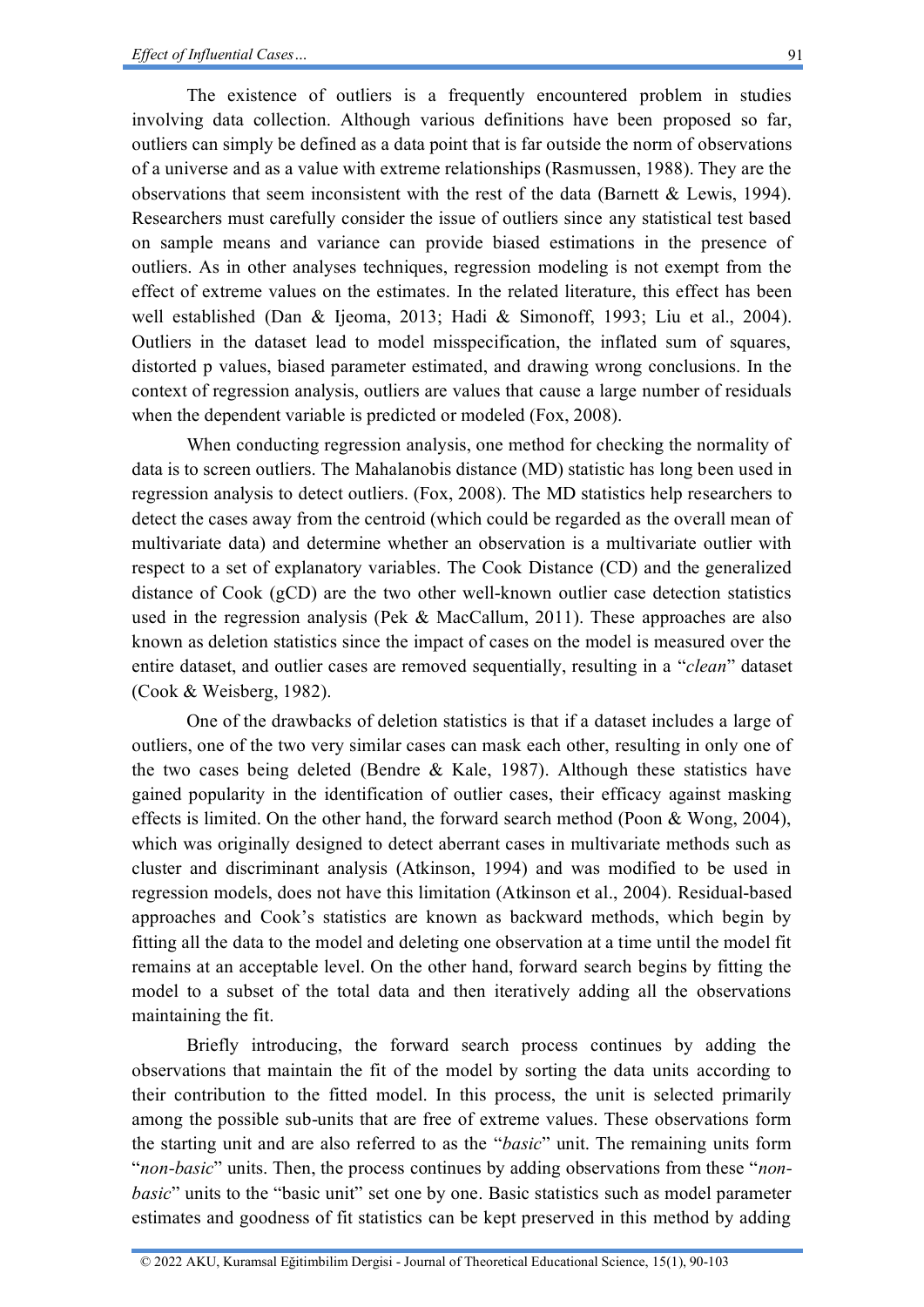cases that maintain the model's fit (Mavridis & Moustaki, 2008). According to a recent study, the forward search method outperforms deletion statistics when it comes to preventing the masking effect (Riani et al., 2008).

Outliers, contrary to popular opinion, do not always have an effect on regression outcomes. In fact, it is expected that a regression outlier has an important effect on regression results depending on its influence. At this point, an important distinction has to be made between outliers and influential cases. Although some overlap is expected between outliers and influential cases, they are not exactly the same. In fact, outliers don't always have an effect on regression analysis' outcomes. Indeed, the cases that affect the results of regression analysis are called influential cases, which have a large number of residuals. As a result, some outliers are referred to as "*good*" because they have a minor influence on the outcome, whereas others are referred to as "*bad*" because of their excessive influences. Researchers should realize the importance of looking into the influence as well as the extremeness of the cases. Truncating or censoring outliers prior to model analysis is strongly discouraged because removing influential outliers improves model fit while removing non-influential cases reduces the data size and statistical power (Tabachnick & Fidell, 2001).

In this study, an artificial dataset with two variables (named variable X and variable Y) was simulated to better understand the difference between the outlier and influential cases. The relationship between them is shown with a scatter plot in Figure 1 below. The case "*a*" in the figure is most likely an extreme value for the X and Y variables, as well as their linear combination, but it has little effect on the relationship between the variables since it is close to the solid line representing the model. Case "*b*", on the other hand, is closer to the data center and would most likely not be recognized as an extreme value as strongly as case "*a*", but it does have an effect on modeling the relationship between the two variables. The dashed line shows the model calculated by including the case "b". As shown, adding it to the equation changes the line's slope. The exclusion of the case "*a*" has little influence on the model results, while dropping case "*b*" improves the model's fit. All in all, despite the fact that both cases "*a*" and "*b*" are outliers, only case "*b*" is influential and bad.

Figure 1

*Scatter Plot of an Artificial Data Showing the Difference Between Influential and Non-Influential Case.* 



Note: Solid Line Represents the Model Fitted without Case b, Intermittent Line Represents the Model Fitted with All Cases.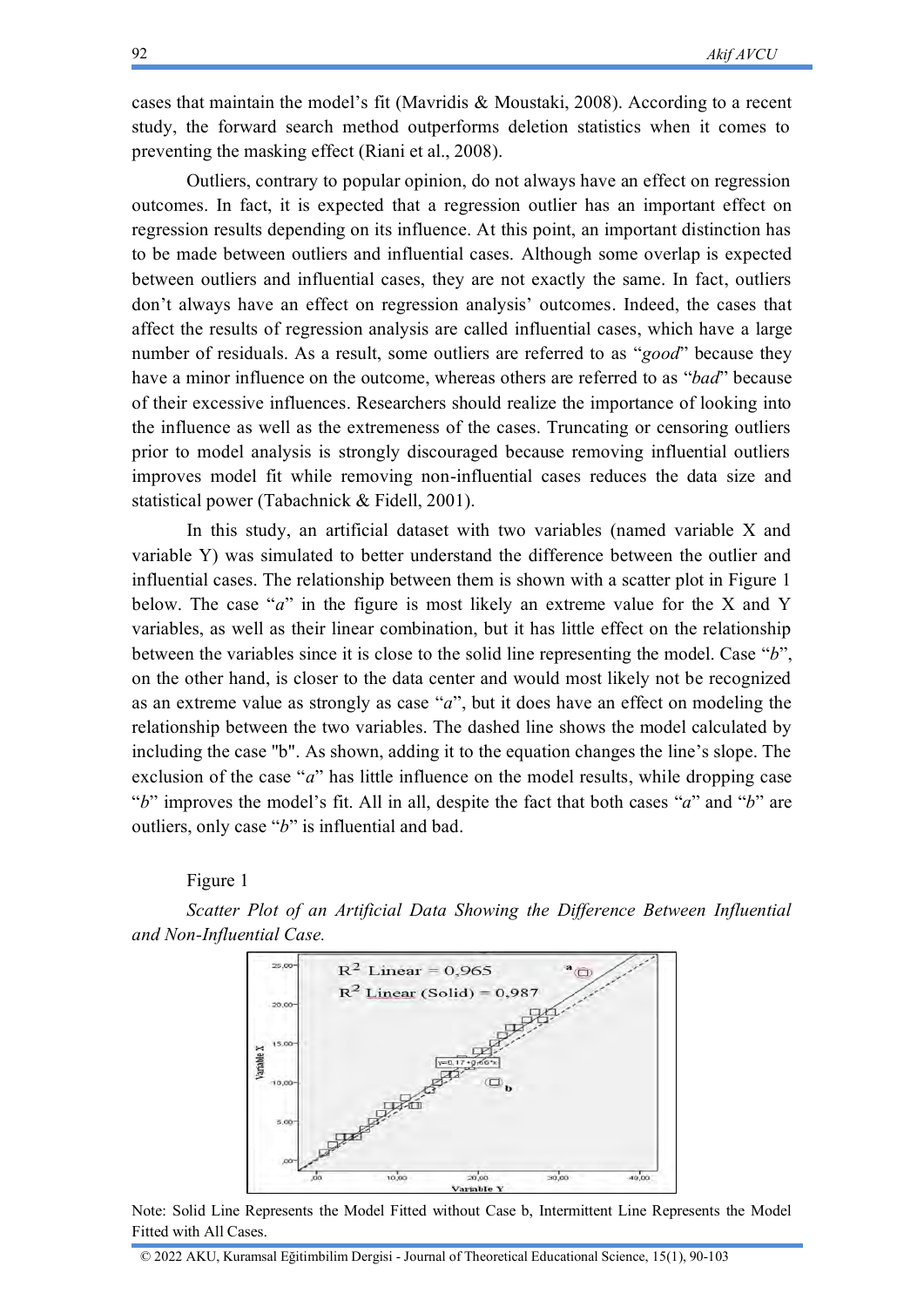A data analysis could result with higher or lower correlations and biased regression coefficients when influential cases are ignored (Dan & Ijeoma, 2013). Obviously, such influential observations should be identified and a decision needs to be given about their inclusion in statistical analysis. As previously mentioned, the effect of influential cases has received attention in regression literature, but it is less so in factor analysis. On the other hand, the basic principles of regression analysis can be applied to common factor analysis since the common factor model is a version of the linear regression model (Chalmers & Flora, 2015). Independent variable(s) are used to explain a dependent variable in regression models, while factors are used to explain the relationships between observed variables in factor analytic models. Hence, the regression diagnostics, for example, which is used to analyze problematic data for the model, is also applicable to Factor Analysis (EFA) and Confirmatory Factor Analysis (CFA) techniques (Flora et al., 2012). Although they are viewed as techniques involving very different processes, both techniques regard factors as independent variables and observed variables as dependent variables. Since the usage of Pearson correlations and covariances is still the main approach, normality and linearity are among the basic assumptions to conduct factor analysis. For this reason, strong relationships may not be captured when a dataset contains influential cases.

Influential cases are often ignored in factor analysis because researchers using factor analysis and structural equation models are more concerned with covariance or correlation matrices while residual values are at the heart of regression analysis. Since the researchers are primarily interested in these matrices, they pay no attention to the individual cases that generate them. The key explanation for this ignorance is that because some researchers mistakenly believe that the effect of assumption violations and the presence of influential cases in datasets is minimal when conducting factor analysis since factor analysis is performed with a large number of cases and is a robust technique to such cases (Flora et al., 2012). As a result, the application of influential case detection techniques to factor analytic models is relatively new (e.g., Lee & Wang, 1996; Tanaka et al., 1991). As a result, only a few studies investigating the impact of influential cases on factor analysis results have been published. For instance, Yuan and Zhong (2008) compared three robust MD-based statistics with the simulated datasets. Similarly, Liu et al. (2012) use simulated data and investigated how outliers affect the decisions about the number of factors in exploratory factor analysis.

Further, Koran and Jaffari (2020) studied the accuracy of conventional deletion statistics when they are applied to confirmatory factor models. Finally, Mavridis and Moustaki (2008) investigated the efficacy of the Forward Search approach in detecting influential cases when factor analysis was performed. According to that study, the forward search method is more efficient than deletion statistics in detecting influential events. This study was also conducted with simulated data. In summary, previous studies on this subject use simulated data and focus on methodological comparisons. I provided extensive technical information. Furthermore, only one study used the forward search algorithm that is more powerful technique for finding influential cases than conventional deletion statistics.

From this perspective, it was thought that an illustrative study, which uses real data and includes less technical terminology, would be useful for researchers who use factor analysis in social science studies. In this way, interested readers will be able to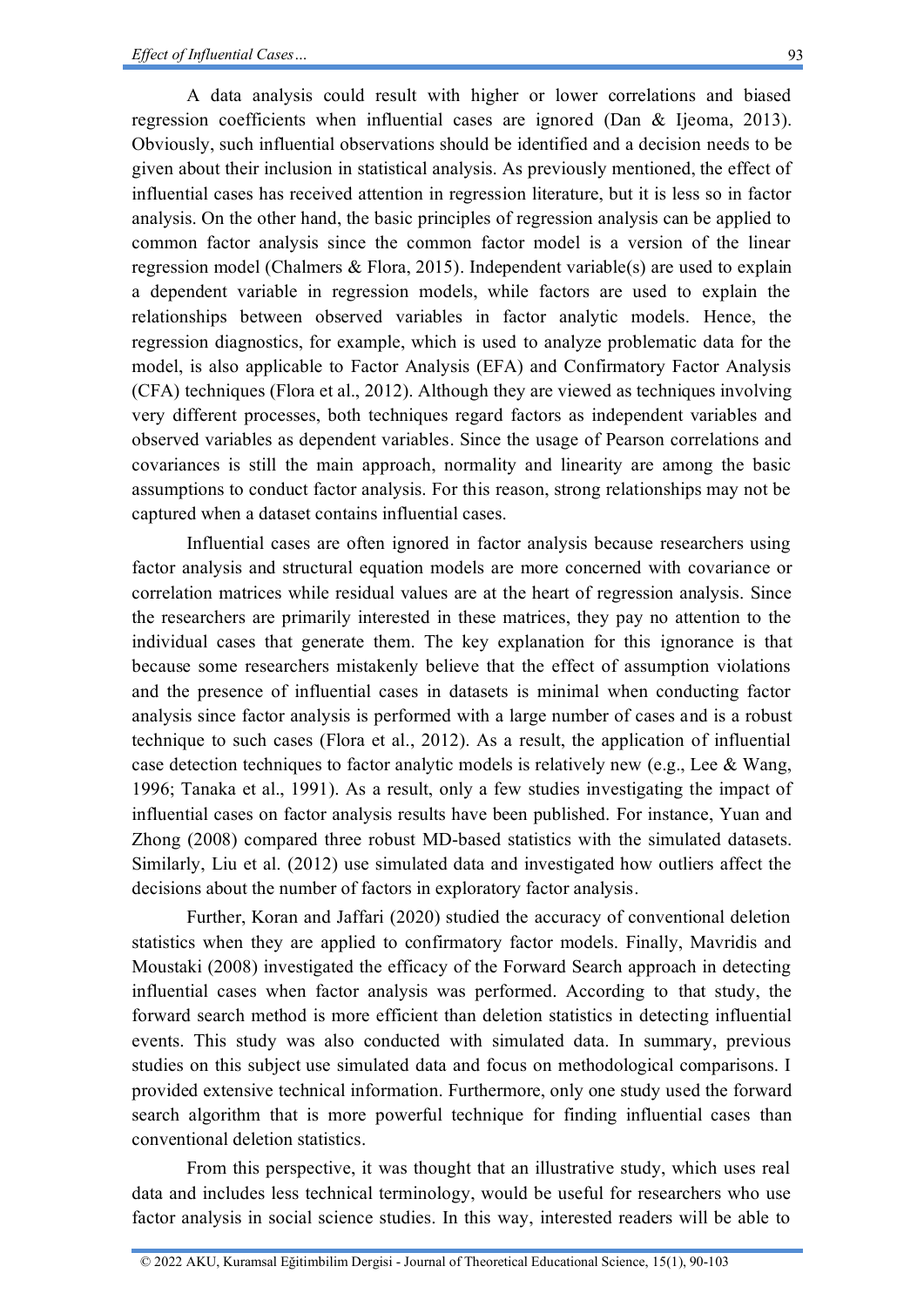see firsthand how powerful influential cases can be in determining construct dimensionality and model fit.

As a result, the aim of this paper is to show how influential cases affect factor analysis results when using the Forward Search algorithm. The Forward Search was used in this study because of its applicability for multivariate data and its superiority over deletion methods for a potential masking effect (Flora et al., 2012) and efficiency in finding influential cases. This study is expected to help researchers pay more attention to influential cases in their datasets and incorporate the forward search approach into their standard test validation processes.

#### **Method**

#### **Participants**

The participants of the current study were 686 university students ranging in age from 17 to 30 (*mean*=22.13; *ss*=2.84). Three hundred and seventy-six (54.8%) were enrolled in a public university located in a large metropolis, while 310 (45.2%) were enrolled in a private university located in a mid-sized metropolis. The convenient sampling was used to select the universities and the students. Furthermore, 559 (81.5%) of the students are female, while 127 (18.5%) are male. Participants were included in the research on a voluntary basis and were told that the information they provided would be kept confidential. The data collection process was done by an online data collection platform due to the 2020 pandemic outbreak.

### **Measurement Tool**

A real dataset was used in this study to show the impact of influential cases in a more concrete way. As a result, the Self-regulation Scale was used to collect data (SRS). The scale was developed by Schwarzer et al. (1999). The scale consisted of seven items which are scored by rating each item on a 4-point Likert type (1=Completely wrong, 4=Completely correct) scale. A person's high score implies s/he has more ability to control and collect attention. The English version of the scale was adapted by Diehl et al. (2006) and the Turkish version was adapted by Demiraslan et al. (2015). For the adaptation study, the Exploratory and Confirmatory Factor Analysis methods were used to examine the construct validity of the Turkish version. Additionally, the internal consistency of the Demir Aslan SRS was evaluated by the Cronbach Alpha coefficient and the test-retest correlation coefficient was also computed to evaluate the stability of SRS scores. Furthermore, The General Self-Efficacy Scale and Academic Self-Efficacy Scale were utilized for investigating criterion-related validity. As a result of factor analysis, it was observed that the Turkish version of the SRS was unidimensional. Cronbach Alpha internal consistency coefficient of the scale was found to be .84, test-retest reliability coefficient was .67. It was found that the SRS scores showed a significant and positive relationship with the Demir Aslan scores obtained from the General Self-Efficacy Scale and Academic Self-Efficacy Scale. The analyzes showed that the Turkish form of the Self-Regulation Scale is a valid and reliable measurement tool for university students.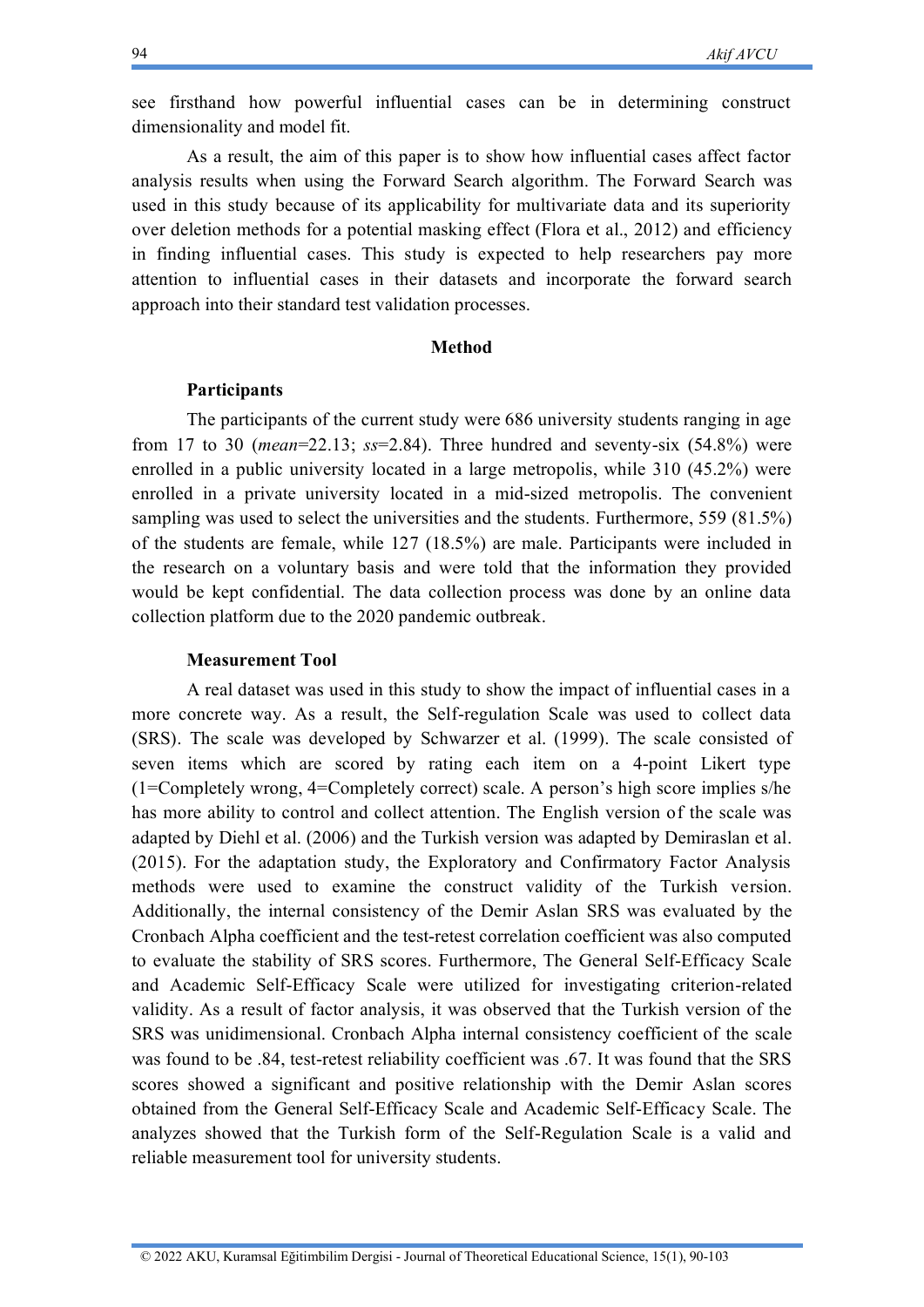### **Statistical Analysis**

The current study carried out the whole statistical procedures on the R statistical program (R Core Team, 2020). The analyses were repeated three times, and different sample sizes were used for each repetition. Each analysis depicts a variety of testing scenarios that are experienced in validation studies. The entire dataset was used for the first scenario that specifies a situation in which a researcher uses a factor analytic approach without removing any outliers. At the second step, the analysis was repeated by removing outlier cases based on MDs of the cases. This scenario describes a situation in which a researcher is aware of the impact of outlier cases. Nevertheless, it uses a traditional and less effective deletion statistic that is susceptible to masking effect. For this analysis, the R function of "*mahalanobis*" was used. At this stage, case removal was conducted by considering *p<.001* significance level. As a result, influential cases still remain in the dataset. In the final stage, the forward search algorithm was used to remove influential cases that could be omitted in the previous step. This final step describes a scenario in which a researcher is aware of the impact of influential cases and employs the forward search approach to efficiently eliminate them. For this analysis, the "*forward.search*" command was used, which is available in the "*faoutlier*" package (Chalmers & Flora, 2015).

At each stage, both the EFA and CFA were conducted and the results were presented. The EFA was carried out with the R command the "*fa*," which is available in the "*psych*" package developed by (Revelle, 2015). The CFA was performed using the command "*cfa*" which is available in the "lavaan" package (Rosseel, 2012). The results of each step were compared in order to demonstrate how different scenarios produce different dimensional structures and estimates.

### **Ethical Procedures**

Ethical approval and written permission were obtained from Marmara University Institute of Educational Sciences Research and Publication Ethics Committee with the decision dated 19.11.2020 and numbered 2020/85. The research was carried out in accordance with ethical rules at every stage. Participation in the research took place on a voluntary basis.

### **Results**

The "*complete*" dataset, including 686 cases, was used in the first step to conduct both the EFA and the CFA. The MDs were measured later, and 17 cases were identified as outliers at  $p<001$  significance level, and they were excluded from the dataset for further study. Following the removal of these cases, the EFA and CFA analyses were repeated with "*outlier case-free*" dataset composed of 669 cases. Finally, the Forward Search algorithm was used to detect the cases with the highest influence statistics and the first fifty cases were removed. This "*influential case-free*" dataset was used to repeat the EFA and CFA analyzes with the remaining 619 cases.

### **The Results of the Analysis for the Complete Dataset**

The factorability of the complete dataset was firstly examined before the EFA was performed. Accordingly, KMO sample adequacy value of the scale was found to be .807. The Bartlett's Test of Sphericity result is statistically significant at *p<.001* level.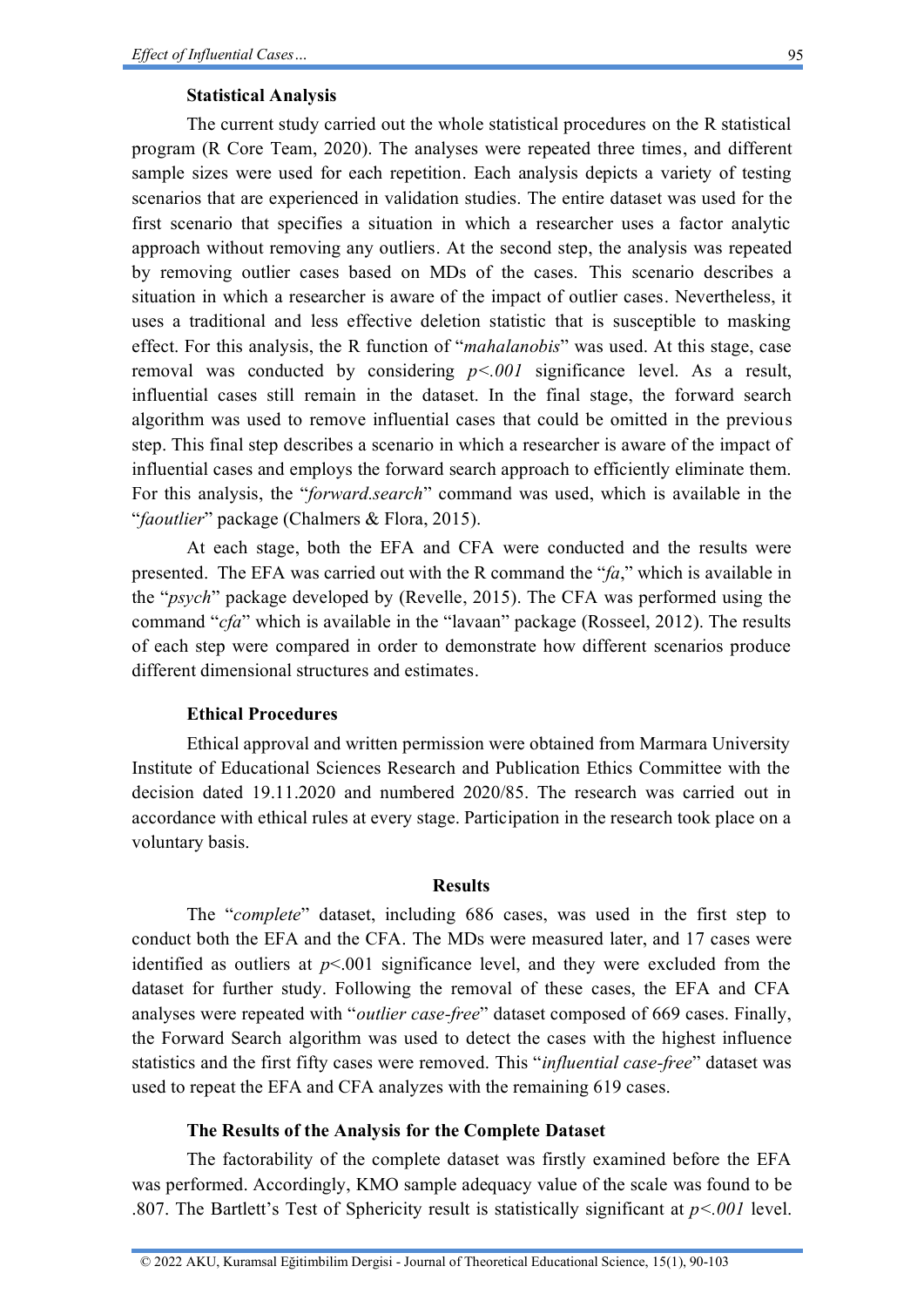Anti-image correlations were in the range of .860 to .731, and communalities were found to be varied between .506 to .688. All these results supported the factorability of the SRS. After the investigation of the factorability results, the EFA was performed and the results provided by the EFA suggested a two-factor solution. The two-factor solution was found to contribute to 58.49 percent of the total variance: the first factor with eigenvalue of 2.95 explains 42.17 percent of the total variance, while the second dimension with an eigenvalue of 1.14 explains 16.31 percent of variance. Based on the EFA results, the  $4<sup>th</sup>$ , the Ross eel  $5<sup>th</sup>$ , and the  $6<sup>th</sup>$  items of the SRS were found to gather on a second dimension while the rest of the items were placed in the first dimension. Additionally, the CFA results showed that the single factor solution was not confirmed for the complete dataset  $[\chi^2=155.88, df=14, \chi^2/df=11.13, CFI=.87, TLI=.81, NFI=.86,$ GFI=.93, AGFI=.86, RMSEA=.12, SRMR=.07]. Subsequently, 17 cases were eliminated from the dataset based on the MDs and the second phase of analysis was conducted. In the rest of this manuscript, the information regarding the results provided by factor analyzes carried out at the second and third phases was presented together for the convenience of readers.

## **The Results of the Analysis for Outlier Case-free and Influential Case-free Datasets**

Before presenting the EFA and CFA results, the inter-item correlations and item statistics that were calculated for both "outlier-free" and "influential case-free" datasets were presented in Table 1 below. The coefficients in the upper diagonal were calculated with the outlier the case-free dataset, while the coefficients in the lower diagonal were calculated with the influential case-free dataset. The findings revealed that small increases were observed for correlation values after removing influential cases from the dataset.

### Table 1

|        | Item 1 | Item 2         | Item 3                   | Item 4                   | Item 5 | Item 6 | Item 7                   |
|--------|--------|----------------|--------------------------|--------------------------|--------|--------|--------------------------|
| Item 1 |        | .44            | .48                      | .46                      | .30    | .30    | .22                      |
| Item 2 | .46    | $\blacksquare$ | .57                      | .46                      | .27    | .26    | .15                      |
| Item 3 | .50    | .56            | $\overline{\phantom{a}}$ | .53                      | .30    | .32    | .24                      |
| Item 4 | .50    | .51            | .58                      | $\overline{\phantom{a}}$ | .47    | .43    | .18                      |
| Item 5 | .36    | .35            | .36                      | .48                      |        | .46    | .00                      |
| Item 6 | .35    | .34            | .39                      | .46                      | .43    | $\,$   | .07                      |
| Item 7 | .24    | .17            | .28                      | .24                      | .09    | .14    | $\overline{\phantom{0}}$ |

*Pearson Correlations of Items for Both the Outlier Case-Free and the Influential Case-Free Datasets*

The statistics obtained for item statistics and internal consistency coefficients for both datasets were given in Table 2 below. As presented in the table, the corrected itemtotal correlations calculated for the influential case-free dataset are a little higher. Similarly, the value of the Cronbach  $\alpha$  calculated for this dataset showed an increase as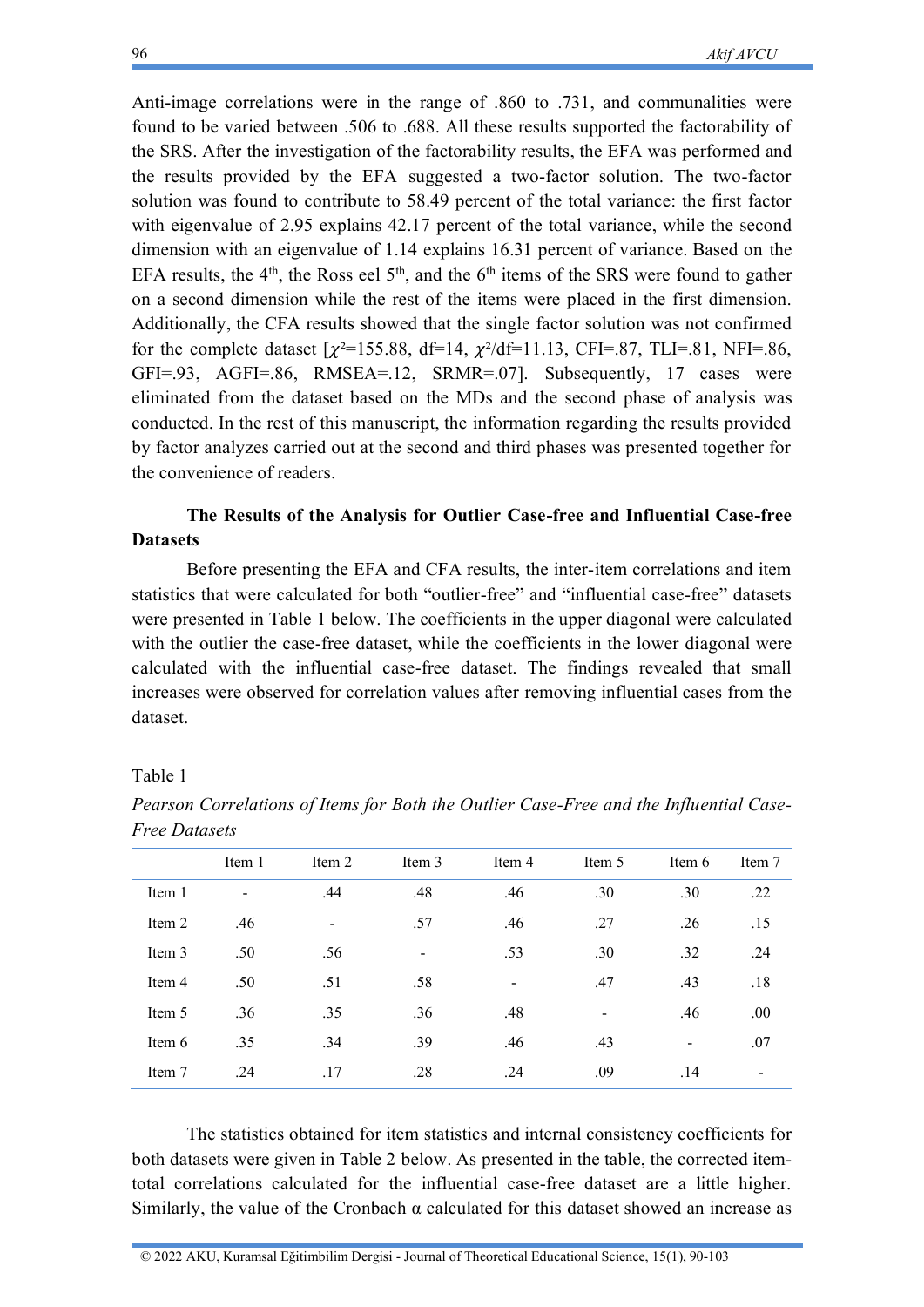compared to the outlier-free dataset. That is, influential cases have an impact on both item-total correlations and internal consistency of the SRS items. On the other hand, when the effect of inclusion of each item to the test on the reliability level was investigated, it was seen that the removal of each item has the same impact on test reliability for both datasets. For example, for both datasets, removing the  $7<sup>th</sup>$  item increases the level of reliability.

### Table 2

|                   | Complete with Influential Cases |                          | Data without Influential Cases |                          |  |
|-------------------|---------------------------------|--------------------------|--------------------------------|--------------------------|--|
| Items             | Corrected Item<br>Total Cor.    | Alpha if Item<br>Deleted | Corrected Item<br>Total Cor.   | Alpha if Item<br>Deleted |  |
|                   |                                 |                          |                                |                          |  |
| Item 1            | .55                             | .72                      | .58                            | .76                      |  |
| Item 2            | .53                             | .72                      | .57                            | .76                      |  |
| Item 3            | .61                             | .70                      | .65                            | .74                      |  |
| Item 4            | .65                             | .69                      | .69                            | .73                      |  |
| Item 5            | .45                             | .73                      | .49                            | .77                      |  |
| Item 6            | .46                             | .73                      | .51                            | .77                      |  |
| Item 7            | .19                             | .80                      | .26                            | .82                      |  |
| Cronbach $\alpha$ |                                 | .76                      |                                | .79                      |  |

*Item Statistics and Reliabilities of Datasets with and without Influential Cases*

When the EFA results were investigated, it was seen that a two-factor solution was suggested as the first factor has the eigenvalue of 3.10 and explains 44.31% of the total variance. In comparison, the second dimension has the eigenvalue of 1.12 and explains 15.96% of the total variance for outlier case-free dataset. These two factors contributed to 60.27% of the total variance. Another result showed that data removal based on the MD did not affect the factor structure.

Then, with the removal of the fifty most influential cases, the analyzes were repeated. As a result, in line with the original structure of the SRS, one-dimensional structure was supported. This dimension had an eigenvalue of 3.33 and explained 47.54% of the total variance. As it can be inferred, removal of influential cases yields a factor structure compatible with the original factorial structure of the SRS.

Table 3

*The EFA Results with Complete Data and the Data without İnfluential Cases*

|        |       | Data with Influential Cases |             |       | Data without Influential Cases |
|--------|-------|-----------------------------|-------------|-------|--------------------------------|
| Items  | Dim.1 | Dim. 2                      | Communality | Dim.1 | Communality                    |
| Item 1 | .65   |                             | .54         | .73   | .53                            |
| Item 2 | .66   |                             | .55         | .73   | .54                            |
| Item 3 | .73   |                             | .65         | .79   | .62                            |
| Item 4 | .53   | .61                         | .65         | .82   | .67                            |

97

© 2022 AKU, Kuramsal Eğitimbilim Dergisi - Journal of Theoretical Educational Science, 15(1), 90-103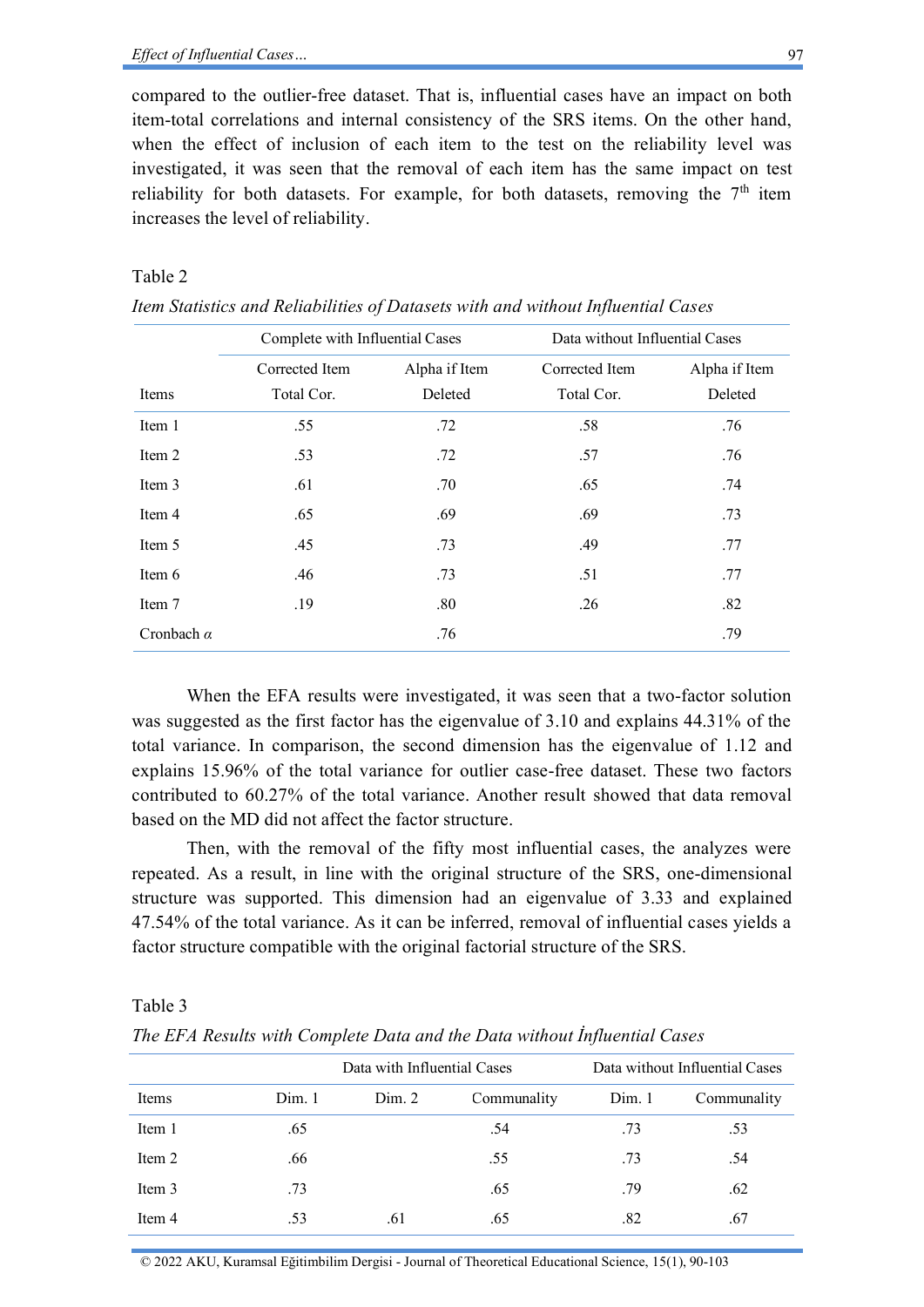| $70^{\circ}$           |       |       |     |       | AKIJ AV CU |
|------------------------|-------|-------|-----|-------|------------|
|                        |       |       |     |       |            |
| Item 5                 |       | .81   | .67 | .64   | .41        |
| Item 6                 |       | .73   | .57 | .65   | .43        |
| Item 7                 | .71   |       | .60 | .37   | .14        |
| Eigenvalues            | 3.10  | 1.12  |     | 3.33  |            |
| Var. explained $(\% )$ | 44.31 | 15.96 |     | 47.54 |            |

 $A \cdot C \cdot A \cdot C \cdot T$ 

Figure 2 shows how the eigenvalues of extracted factors are affected as a result of removing influential cases from the dataset. As can be shown, the scatter plot's slope became steeper as the influential cases were removed, and the unidimensional form became more interpretable based on the plot.

### Figure 2

 $0<sup>9</sup>$ 

*Effect of Influential Cases on the Eigenvalues. Red Line Pertains to the Data Without Influential Cases*



Not: Red line pertains to the results obtained from the dataset without influential cases.

After removing the influential cases, the CFA findings also confirmed the SRS's unidimensionality. The CFA findings showed that unidimensional structure cannot be verified by using the outlier cases-free dataset  $[\chi^2=137.94, df=14, \chi^2/df\,9.86, CFI=.90,$ TLI=.85, NFI=.85, GFI=.94, AGFI=.87, RMSEA=.12, SRMR=.06]. The unidimensional structure was largely supported when the study was repeated after removing the most influential fifty cases from the dataset  $[\chi^2 = 58.03, df = 14, \chi^2/df = 4.15,$ CFI=.96, TLI=.95, NFI=.95, GFI=.97, AGFI=.94, RMSEA=.07, SRMR=.04]. This finding demonstrates that existence of the influential cases may have an effect on the SRS's dimensionality, not only for the CFA but also for the EFA.

In addition, Figure 3 shows the estimated factor loadings based on CFA and the number of corresponding errors. As can be seen in the graph, removing the influential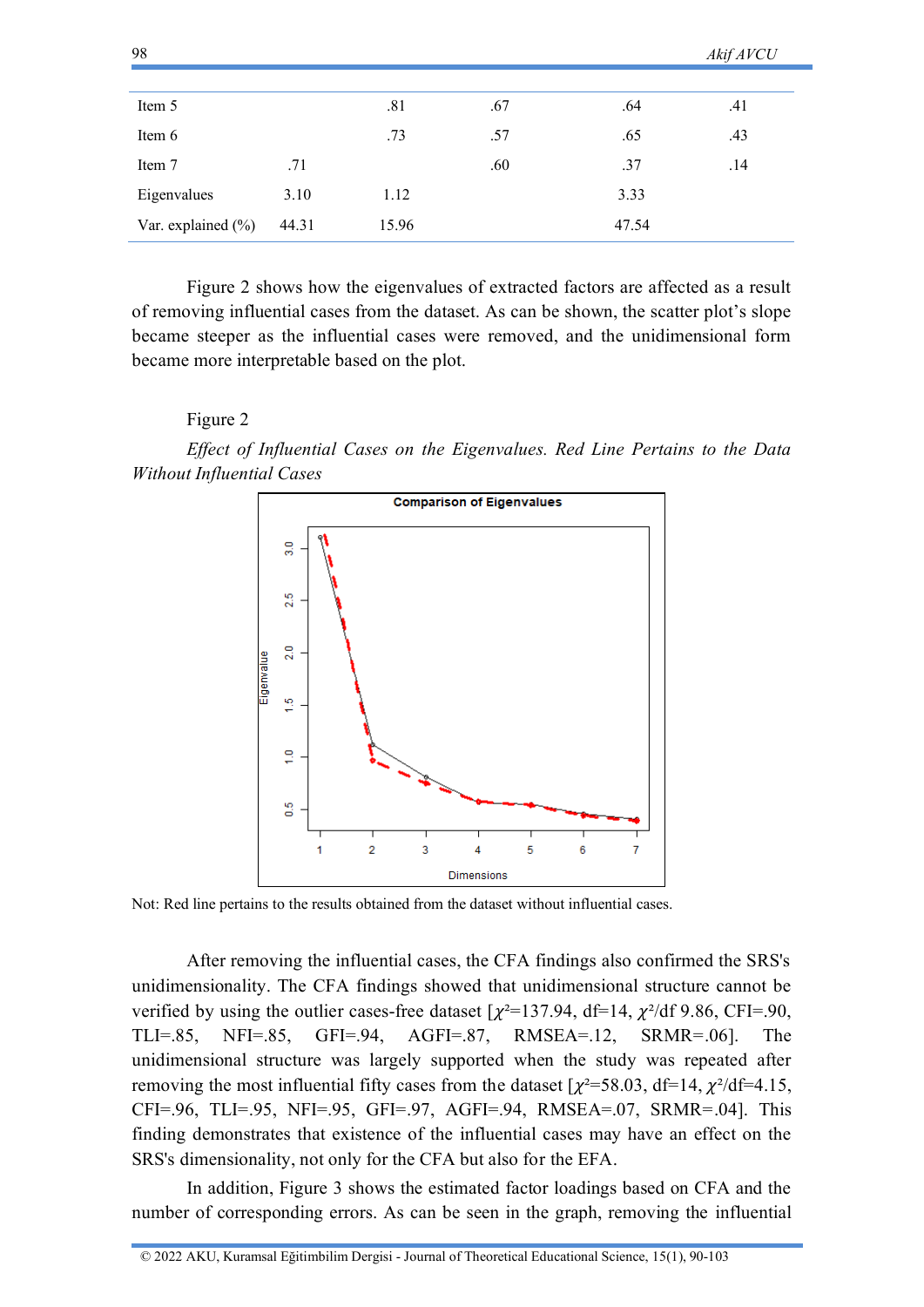cases from the dataset increased factor loadings and reduced the amount of error. For example, the factor loading increased from .25 to .31 for the seventh item, while the amount of error decreased from .94 to .91.



# Figure 3 *Effect of Influential Cases on Eigenvalues*

### **Discussion and Conclusion**

The aim of this analysis was to illustrate the impact of influential cases on the EFA and the CFA outcomes. Real polytomous data were collected for this purpose. There were 686 cases in the initial dataset. The following datasets were used for the EFA and the CFA: (a) complete dataset (b) the outlier case-free dataset that was consisted of 669 cases after the removal of 17 cases based on MDs, and (c) the influential case-free dataset, which composed of 619 cases after fifty of the most influential cases were removed. As suggested by Chalmers and Flora (2015), a forward search algorithm was used to evaluate influential cases. Correlation matrices for the SRS items, the factorability results, the number of dimensions extracted, the CFA-based fit indices, and the amount of factor loadings and errors were compared between these datasets after the analyses were completed.

As a result of removing the influential cases from the dataset, the intercorrelation values obtained for the SRS items and the internal consistency level of the scale both increased. This result implies that the existence of influential cases affects the homogeneity of the items. These findings are consistent with the existing literature (i.e., Liu & Zumbo, 2007).

According to the EFA results obtained for the entire dataset, the SRS has a twodimensional structure, which contrasts with the SRS's original factorial structure. The number of factors extracted did not alter after removing the extreme cases based on MDs, but when the influential cases were removed further from the dataset, the factor analysis results for the SRS revealed a unidimensional structure, as originally proposed by Demiraslan et al. (2015). This finding showed that before starting the analysis, MDs and influential cases should be examined carefully because after removing the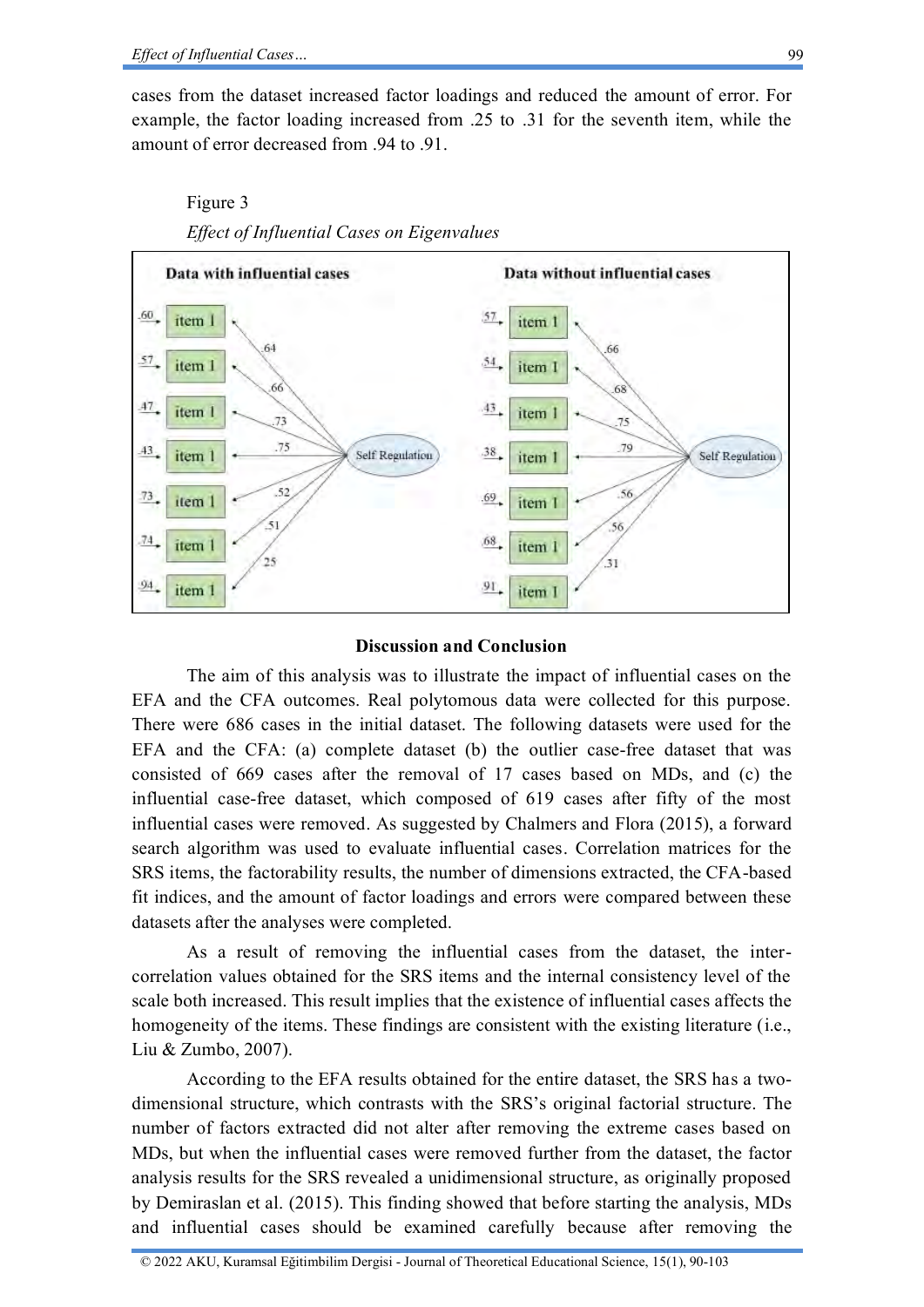influential cases, the fit statistics of CFA analysis mostly supported unidimensional structure. Otherwise, researchers can come to incorrect conclusions about the scale's factor structure because this study concretely showed that existence of influential cases in dataset adversely affected the factorability results, communality values, factor loadings and, percentage of variance explained by the first factor. These findings were in line with the existing literature (i.e., Liu et al., 2012). At the same time, it was found that the factor loadings had increased and that the amount of error for items had decreased. These results are consistent with Bollen and Arminger's findings (1991).

### **Implications**

The impact of influential cases on regression analysis is well-documented. On the other hand, factor analytic approaches have only recently begun to be studied in terms of the effect of influential cases on them as a variant of regression-based modeling. All previous studies (Koran & Jaffari, 2020; Liu et al., 2012; Mavridis & Moustaki, 2008; Yuan & Zhong, 2008) used simulated datasets, compared different approaches, tested their efficiency across different regulated conditions and used highly technical terminology. Furthermore, except for Mavridis and Moustaki (2008), none of these studies used Forward Search. In this way, this research is unique. It uses a real dataset and shows how false conclusions can be drawn when influential cases are ignored using a factor analytic approach.

The findings obtained in this study should be interpreted with caution for some reasons. Firstly, in this study, the most effective 50 individuals were removed from the datasets without closer investigation on them. However, in a real study, the final decision to delete these cases will have to be made after a qualitative examination of these cases: investigation of particular response vectors and questionnaire forms (Bollen, 1987; Kleinbaum et al., 1988). None of the influential case detection methods, including the forward search algorithm, are adequate to explain a case's deletion from the dataset. This fact was not taken into account in this study. Second, in this study, the most influential fifty cases were all eliminated at the same time. The number of cases that were deleted was decided arbitrarily because there was no cut-off threshold value for deciding how many cases should be removed. It should be noted that this figure cannot be used as a guideline for future research.

Since this is a demonstration report, the results can only be considered in light of the current dataset. Analyses conducted with a different dataset could not yield similar results. The factor structure of the dataset was not monitored or manipulated in this research. Future research should examine whether the current study's findings are generalizable to other scales using datasets with a different number of variables and different psychometric characteristics.

### **Conflicts of Interest**

The author declares that they have no known competing financial interests or personal relationships that could have appeared to influence the work reported in this paper.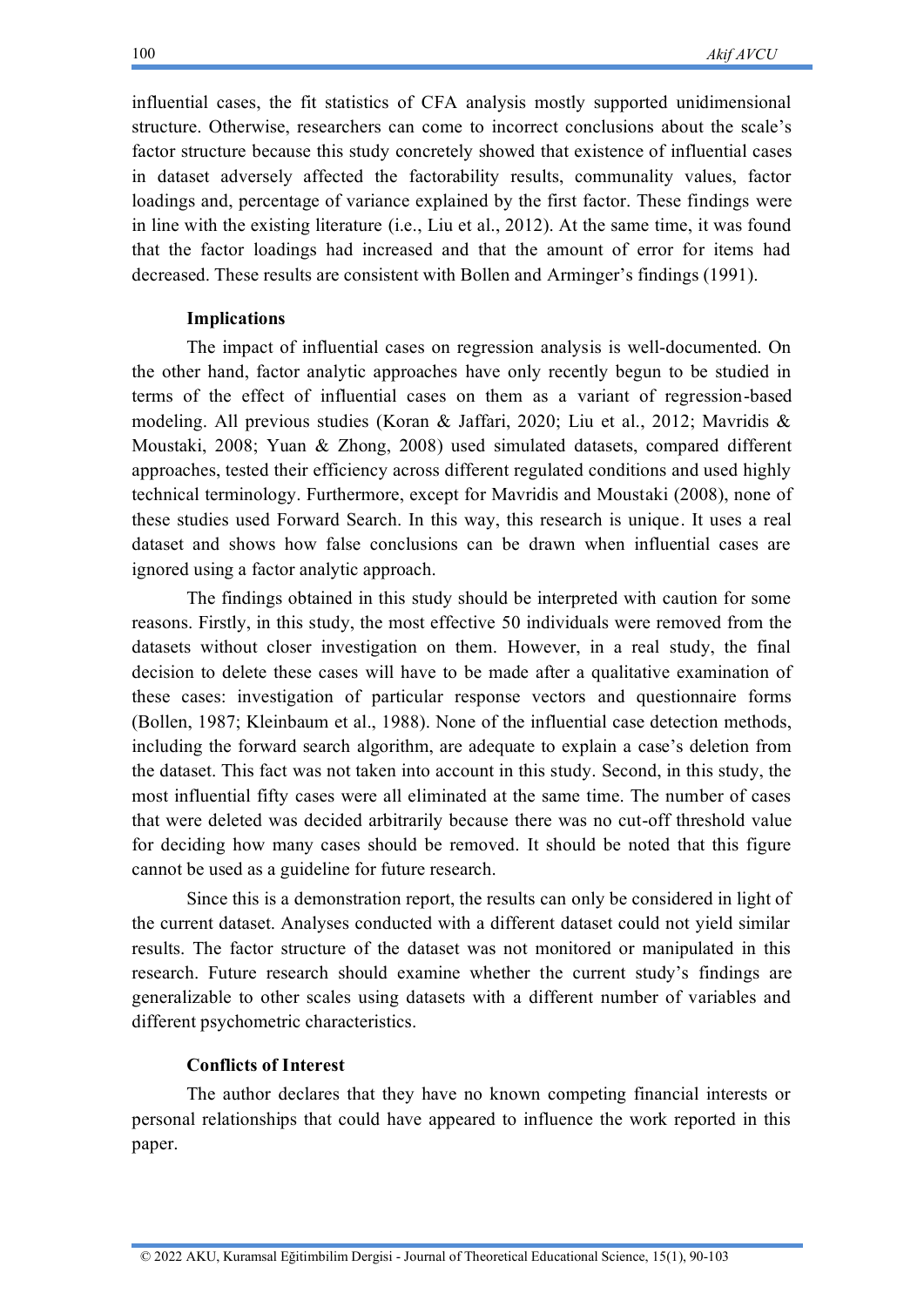### **Author Bio**

Akif Avcu is research assistant in Educational Sciences Department, Marmara University. His research interests include, test validation, item response theory, network psychometrics and behavioral addiction. He is actively supervising the academic studies conducted by Green Crescent Foundation. In addition, he teaches different courses like Introductory Statistics, Advanced Statistics, Measurement & Evaluation and Research Methodology.

### **References**

- Atkinson, A. C. (1994). Fast very robust methods for the detection of multiple outliers. *Journal of the American Statistical Association, 89*, 1329-1339. <https://doi.org/10.1080/01621459.1994.10476872>
- Atkinson, A. C., Riani, M., & Cerioli, A. (2004). *Exploring multivariate data with the forward search*. Springer-Verlag.
- Barnett, V., & Lewis, T. (1994). *Outliers in statistical data* (3rd ed.). Wiley.
- Bendre, S. M., & Kale, B. K. (1987). Masking effect on tests for outliers in normal samples. *Biometrika, 74*(4), 891-896.<https://doi.org/10.1093/biomet/74.4.891>
- Bollen, K. A. (1987). Outliers and improper solutions: a confirmatory factor analysis example. *Sociological Methods & Research*, *15*(4), 375-384. <https://doi.org/10.1177/0049124187015004002>
- Bollen, K. A., & Arminger, G. (1991). Observational residuals in factor analysis and structural equation models. In Mardsen, P. V. (Eds.), *Sociological methodology* (Vol. 21, pp. 235-262). Blackwell Publishing.
- Chalmers, R. P., & Flora, D. B. (2015). Faoutlier: An R package for detecting influential cases in exploratory and confirmatory factor analysis. *Applied Psychological Measurement*, *39*(7), 573-374. <https://doi.org/10.1177/0146621615597894>
- Cook, R. D., & Weisberg, S. (1982). *Residuals and influence in regression*. Chapman & Hall.
- Dan, E., & Ijeoma, O. A. (2013). Statistical analysis/methods of detecting outliers in a univariate data in a regression analysis model. *International journal of education and research*, *1*(5), 1-24.
- Demiraslan, Y. C., Haşlaman, T., Filiz, K., Mumcu, F., & Gökçearslan, Ş. (2015). Özdüzenlemenin dikkat kontrolü boyutu: bir ölçek uyarlama çalışması-Control dimension of self-regulation: a scale adaptation study. *Başkent University Journal of Education, 2*, 229-238.
- Diehl, M., Semegon, A. B., & Schwarzer, R. (2006). Assessing attention control in goal pursuit: A component of dispositional self-regulation. *Journal of Personality Assessment, 86*(3), 306-317. [https://doi.org/10.1207/s15327752jpa8603\\_06](https://doi.org/10.1207/s15327752jpa8603_06)
- Flora, D., LaBrish, C., & Chalmers, P. (2012). Old and new ideas for data screening and assumption testing for exploratory and confirmatory factor analysis. *Frontiers in Psychology, 3*, 1-21[. https://doi.org/doi:10.3389/fpsyg.2012.00055](https://doi.org/10.3389/fpsyg.2012.00055)
- Fox, J. (2008). *Applied regression analysis and generalized linear models* (2nd ed.). Sage Publications, Inc.

<sup>© 2022</sup> AKU, Kuramsal Eğitimbilim Dergisi - Journal of Theoretical Educational Science, 15(1), 90-103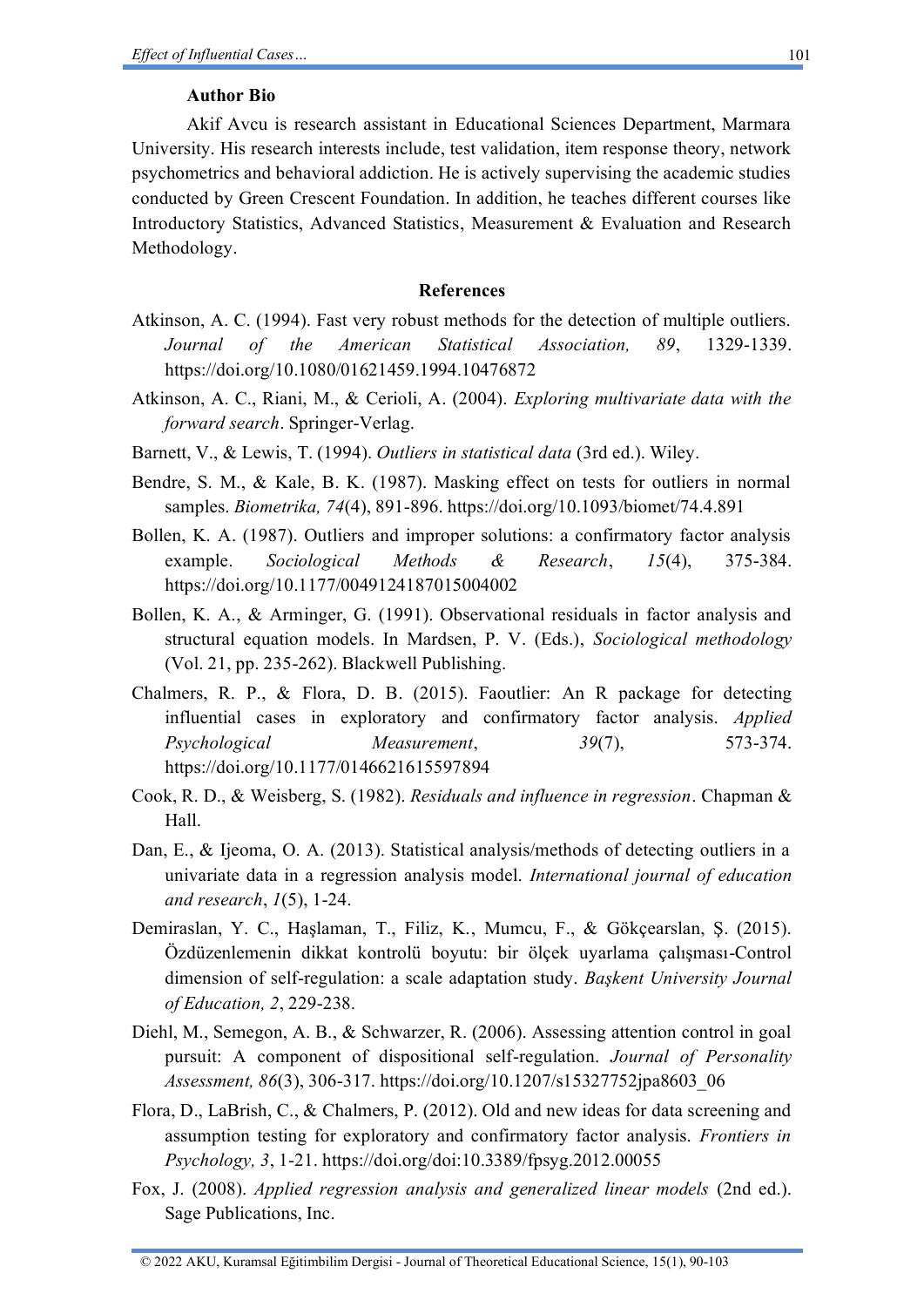- Hadi, A. S., & Simonoff, J. S. (1993). Procedures for the identification of multiple outliers in linear models. *Journal of the American statistical association, 88*(424), 1264-1272.<https://doi.org/10.1080/01621459.1993.10476407>
- Kleinbaum, D. G., Kupper, L. L., & Muller, K. E. (1988). *Variable reduction and factor analysis. Applied regression analysis and other multivariable methods*. PWS Kent Publishing Co.
- Koran, J., & Jaffari, F. (2020). Deletion statistic accuracy in confirmatory factor models. *Methodological Innovations*, *13*(2), 1-10. <https://doi.org/10.1177/2059799120918349>
- Lee, S. Y., & Wang, S. J. (1996). Sensitivity analysis of structural equation models. *Psychometrika*, *61*, 93-108.<https://doi.org/10.1007/BF02296960>
- Liu, H., Shah, S., & Jiang, W. (2004). On-line outlier detection and data cleaning. *Computers & Chemical Engineering*, *28*(9), 1635-1647. <https://doi.org/10.1016/j.compchemeng.2004.01.009>
- Liu, Y., & Zumbo, B. D. (2007). The impact of outliers on Cronbach's coefficient alpha estimate of reliability: Visual analogue scales. *Educational and Psychological Measurement*, *67*, 620-634.<https://doi.org/10.1177/0013164406296976>
- Liu, Y., Zumbo, B. D., & Wu, A. D. (2012). A Demonstration of the impact of outliers on the decisions about the number of factors in exploratory factor analysis. *Educational and Psychological Measurement*, *72*(2), 181-199. <https://doi.org/10.1177/0013164411410878>
- Mavridis, D., & Moustaki, I. (2008). Detecting outliers in factor analysis using the forward search algorithm. *Multivariate Behavioral Research*, *43*(3), 453-475, [https://doi.org/DOI: 10.1080/00273170802285909](https://doi.org/10.1080/00273170802285909)
- Pek, J., & MacCallum, R. C. (2011). Sensitivity analysis in structural equation models: Cases and their influence. *Multivariate Behavioral Research*, *46*(2), 202-228. <https://doi.org/10.1080/00273171.2011.561068>
- Poon, W.-Y., & Wong, Y.-K. (2004). A forward search procedure for identifying influential observations in the estimation of a covariance matrix. *Structural Equation Modeling: A Multidisciplinary Journal*, *11*(3), 357-374, [https://doi.org/DOI: 10.1207/s15328007sem1103\\_4](https://doi.org/10.1207/s15328007sem1103_4)
- Rasmussen, J. L. (1988). Evaluating outlier identification tests: Mahalanobis D squared and Comrey Dk. *Multivariate behavioral research, 23*(2), 189-202. [https://doi.org/10.1207/s15327906mbr2302\\_4](https://doi.org/10.1207/s15327906mbr2302_4)
- R Core Team. (2020). R*: A language and environment for statistical computing. R Foundation for Statistical Computing*, Vienna, Austria. URL [https://www.R](https://www.r-project.org/)[project.org/](https://www.r-project.org/)
- Revelle, W. (2015). psych: Procedures for personality and psychological research [Computer software manual]. http://cran.r-project.org/web/packages/psych/ (R package version 1.9.12)
- Riani, M., Cerioli, A., Atkinson, A. C., Perrotta, D., & Torti, F. (2008). Fitting mixtures of regression lines with the forward search. *Mining Massive Data Sets for Security: Advances in Data Mining, Search, Social Networks and Text Mining, and Their Applications to Security, 19*, 271.